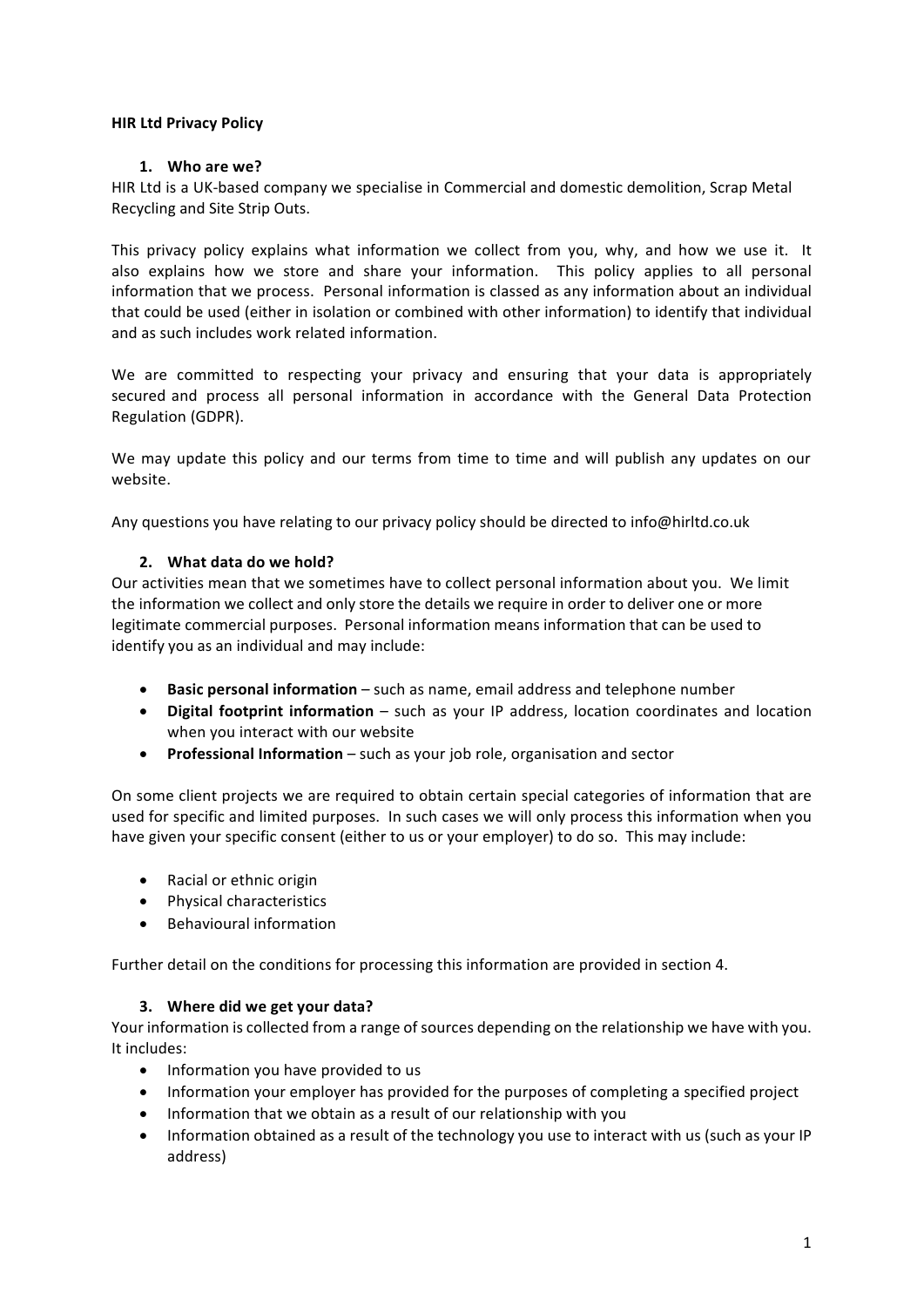• Information that we may receive from third parties who provide a service to us (where permitted by law and where appropriate consents have been provided by you)

## **4.** What is the lawful basis for processing your data?

The lawful basis for processing your data will depend upon the service we are providing to you and at least one of the following will apply:

- **Contractual necessity** where processing your data is necessary for us to fulfil contractual obligations in the provision of a product or service
- **Consent** where we are processing your data for a specific purpose and you have provided us with your explicit consent to do so
- Legitimate Interests where processing your data is necessary for our legitimate business interests, where this does not override your interests, rights and freedoms

## **4.1 Conditions for processing special category data**

We only process special category data in order to fulfil contractual obligations in the delivery of a product or service, such as completing a psychometric assessment for a client. In addition to the specified lawful basis for processing, the condition for processing this data is:

• Where "the data subject has given explicit consent to the processing of those personal data for one or more specified purposes"

## **5. How do we process your data?**

We comply with our data processing obligations under the GDPR by ensuring that your data is stored securely, kept up to date and only retained for the relevant period. We maintain appropriate technical and procedural measures to protect your data against loss, disclosure or misuse.

#### **5.1 Processing of data outside of the European Economic Area (EEA)**

Some of our supplier services may result in your data being stored outside of the EEA as a result of our usage of cloud based services. We only work with third party providers who meet the appropriate EU directive and have the appropriate protection under UK law in place.

#### **6. How do we use your data?**

We use your information in order for use to complete our business activities. The way in which your information is used will depend on the reason why we hold your data and the lawful basis for us doing so. It is only ever used for the stated and specific purpose. These include:

- For billing purposes, such as invoicing for products and services
- For the completion of services for which we have been contracted to provide
- To process sign-ups via our website or to other services offered digitally
- To ensure website functionality
- To provide you with information on products and services where you have consented for us to do so
- To support and improve the day-to-day running of our business
- To provide news and information about developments that are directly related to the services and products that you use
- To develop our relationship with you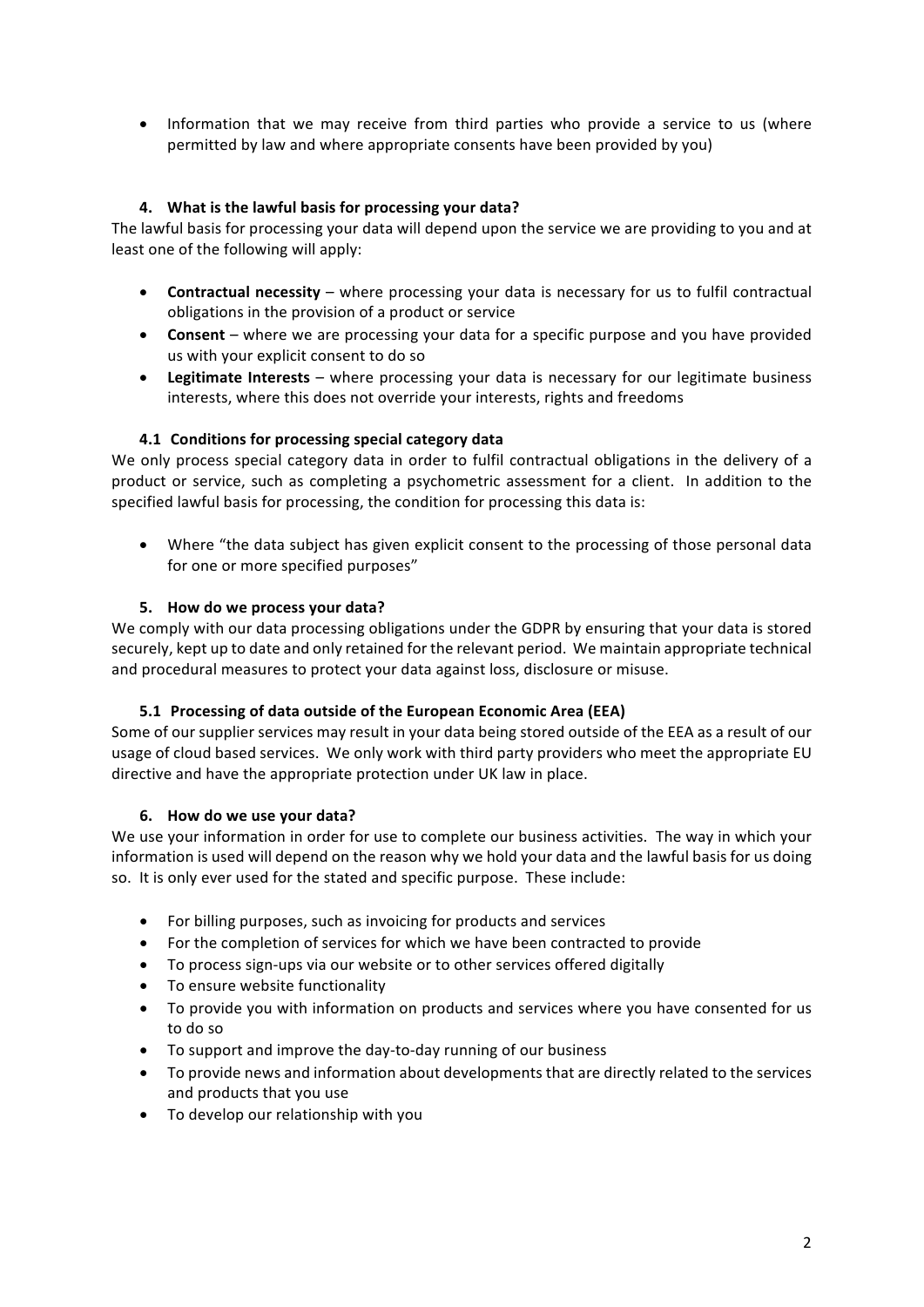# **6.1 What we don't do with your data**

Your relationship with us is valuable and we take your data security and rights seriously:

- We do not sell your data to third parties
- We do not transfer your data to anyone other than those circumstances described in 6.2
- We do not use your data for any purpose other than those agreed to
- We do not use any automated decision-making software relating to your personal data

## **6.2 Third Parties**

We do not share your information with third parties except:

- When we are required to do so in order to fulfil our contractual obligation for a specific product or service
- When third parties are providing a service to us whereby they act as processors of your personal information on our behalf
- When third parties are acting as sub-contractors or agents acting on our behalf

## **7. How long do we retain your data?**

We only retain the personal data we hold for as long as is relevant for the purpose or purposes for which it was provided. This will vary as a result of different contractual requirements and data types. In determining the appropriate 'relevant' period to apply we consider several factors:

- Contractual requirements
- DPA guidelines
- Legal or accounting requirements

### **8. Your Rights**

You have clearly defined rights in relation to the personal information that we process about you. Dependent upon the lawful basis upon which we are processing your data, you have the right to access, correct and delete or object to or restrict our processing of your information. If you wish to exercise these rights you can do so by contacting us at info@hirltd.co.uk

Your rights are as follows:

- The right to be informed this privacy policy is the primary mechanism that we use to inform you of how we process your information, why and who we will share it with
- The right of access you have a right to access the personal information we hold about you. To do so, please contact us at info@hirltd.co.uk with the subject line 'Subject Access Request'
- The right to rectification if you believe that information we hold about you is inaccurate you can request that we restrict the processing of that information and to rectify the inaccurate information that we hold about you
- The right to erasure You have a right to request that we remove all of the data that we hold about you, if you believe that:
	- o Our processing of your data is not lawful
	- $\circ$  The purpose for which we originally required the information is no longer valid
	- $\circ$  We have asked for permission to process your personal information and you wish to withdraw your consent
- The right to restrict processing you can ask that we restrict the processing of your data if:
	- o Our processing of your data is not lawful
	- $\circ$  You believe that information we hold about you is inaccurate you
	- $\circ$  The purpose for which we originally required the information is no longer valid